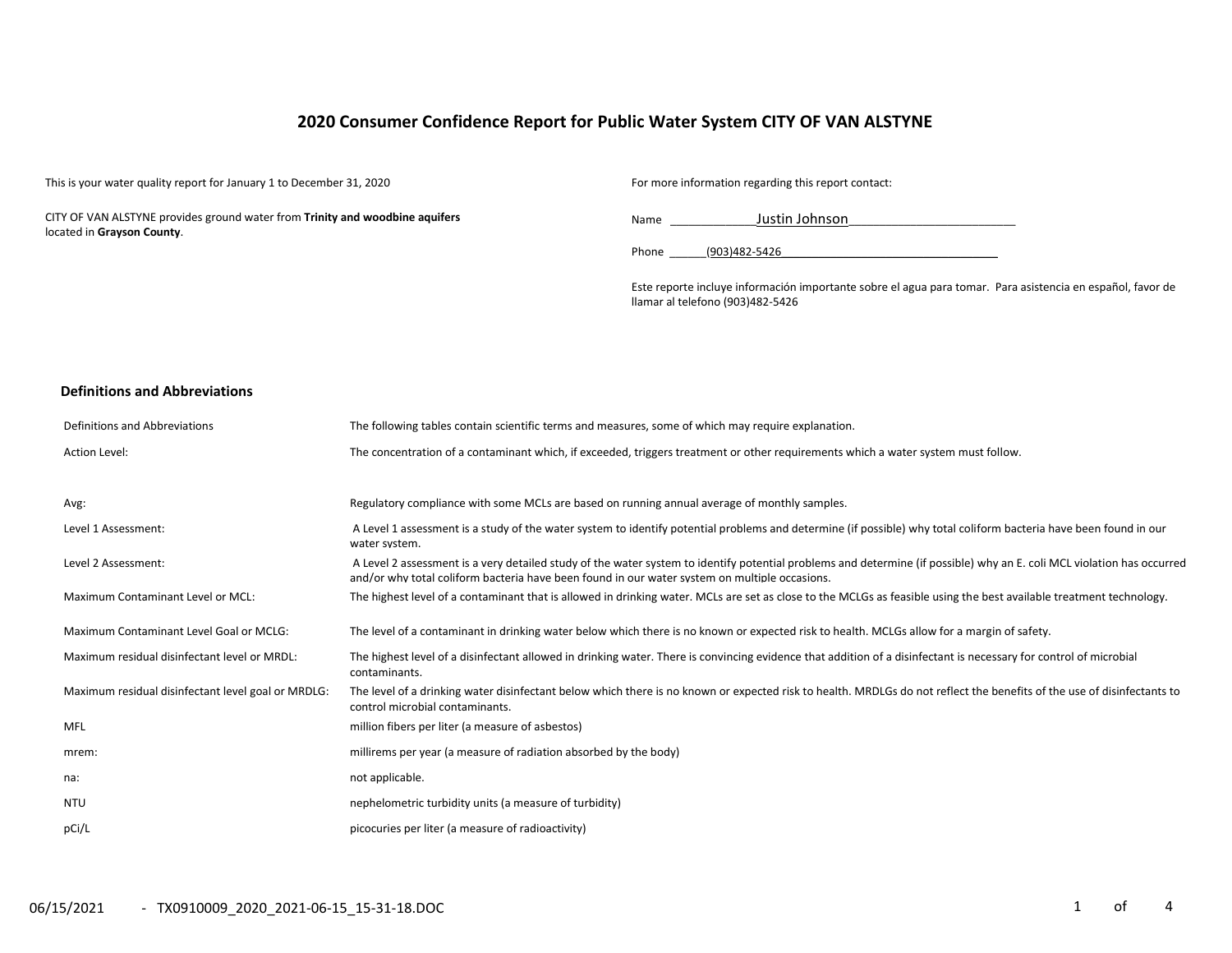#### **Definitions and Abbreviations**

| ppb:                       | micrograms per liter or parts per billion                                           |
|----------------------------|-------------------------------------------------------------------------------------|
| ppm:                       | milligrams per liter or parts per million                                           |
| ppq                        | parts per quadrillion, or picograms per liter (pg/L)                                |
| ppt                        | parts per trillion, or nanograms per liter (ng/L)                                   |
| Treatment Technique or TT: | A required process intended to reduce the level of a contaminant in drinking water. |

### **Information about your Drinking Water**

The sources of drinking water (both tap water and bottled water) include rivers, lakes, streams, ponds, reservoirs, springs, and wells. As water travels over the surface of the land or through the ground, it dissolves naturally-occurring minerals and, in some cases, radioactive material, and can pick up substances resulting from the presence of animals or from human activity.

Drinking water, including bottled water, may reasonably be expected to contain at least small amounts of some contaminants. The presence of contaminants does not necessarily indicate that water poses a health risk. More information about contaminants and potential health effects can be obtained by calling the EPAs Safe Drinking Water Hotline at (800) 426-4791.

Contaminants that may be present in source water include:

- Microbial contaminants, such as viruses and bacteria, which may come from sewage treatment plants, septic systems, agricultural livestock operations, and wildlife.

- Inorganic contaminants, such as salts and metals, which can be naturally-occurring or result from urban storm water runoff, industrial or domestic wastewater discharges, oil and gas production, mining, or farming.

- Pesticides and herbicides, which may come from a variety of sources such as agriculture, urban storm water runoff, and residential uses.

- Organic chemical contaminants, including synthetic and volatile organic chemicals, which are by-products of industrial processes and petroleum production, and can also come from gas stations, urban storm water runoff, and septic systems.

- Radioactive contaminants, which can be naturally-occurring or be the result of oil and gas production and mining activities.

In order to ensure that tap water is safe to drink, EPA prescribes regulations which limit the amount of certain contaminants in water provided by public water systems. FDA regulations establish limits for contaminants in bottled water which must provide the same protection for public health.

Contaminants may be found in drinking water that may cause taste, color, or odor problems. These types of problems are not necessarily causes for health concerns. For more information on taste, odor, or color of drinking water, please contact the system's business office.

You may be more vulnerable than the general population to certain microbial contaminants, such as Cryptosporidium, in drinking water. Infants, some elderly, or immunocompromised persons such as those undergoing chemotherapy for cancer; persons who have undergone organ transplants; those who are undergoing treatment with steroids; and people with HIV/AIDS or other immune system disorders, can be particularly at risk from infections. You should seek advice about drinking water from your physician or health care providers. Additional guidelines on appropriate means to lessen the risk of infection by Cryptosporidium are available from the Safe Drinking Water Hotline (800-426-4791).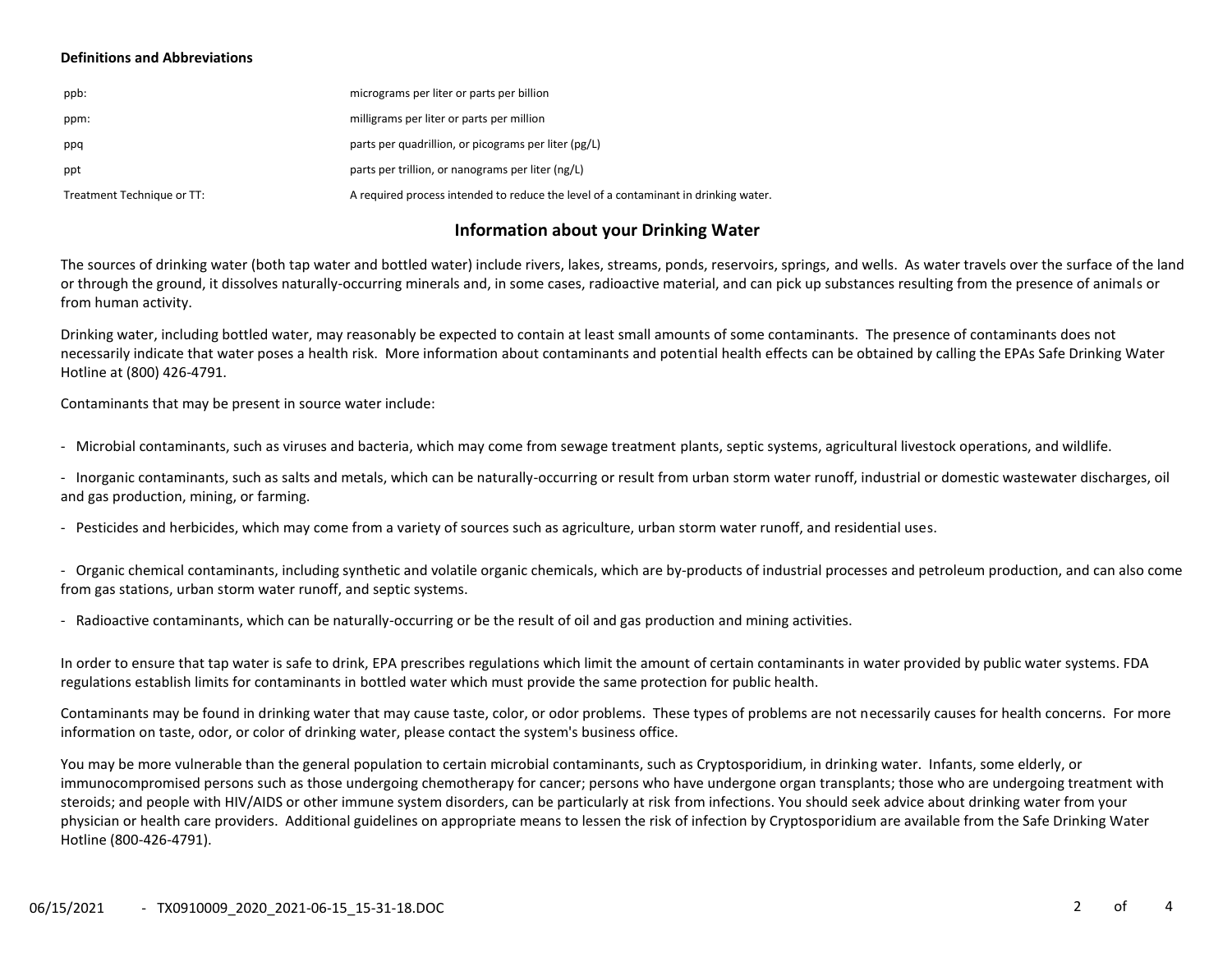If present, elevated levels of lead can cause serious health problems, especially for pregnant women and young children. Lead in drinking water is primarily from materials and components associated with service lines and home plumbing. We are responsible for providing high quality drinking water, but we cannot control the variety of materials used in plumbing components. When your water has been sitting for several hours, you can minimize the potential for lead exposure by flushing your tap for 30 seconds to 2 minutes before using water for drinking or cooking. If you are concerned about lead in your water, you may wish to have your water tested. Information on lead in drinking water, testing methods, and steps you can take to minimize exposure is available from the Safe Drinking Water Hotline or at http://www.epa.gov/safewater/lead.

#### **Information about Source Water**

CITY OF VAN ALSTYNE purchases water from GREATER TEXOMA UTILITY AUTHORITY. GREATER TEXOMA UTILITY AUTHORITY provides purchase surface water from **[insert source name of aquifer, reservoir, and/or river]** located in **[insert name of County or City]**.

[insert a table containing any contaminant that was detected in the provider's water for this calendar year, unless that contaminant has been separately monitored in your water system (i.e. TTHM, HAA5, Lead and **Copper, Coliforms)].**

TCEQ completed an assessment of your source water, and results indicate that some of our sources are susceptible to certain contaminants. The sampling requirements for your water system is based on this susceptibility and previous sample data. Any detections of these contaminants will be found in this Consumer Confidence Report. For more information on source water assessments and protection efforts at our system contact **[insert water system contact][insert phone number]**

#### **Coliform Bacteria**

| Maximum Contaminant<br>Level Goal | <b>Total Coliform</b><br>Maximum<br>Contaminant Level | Highest No. of Positive | Fecal Coliform or E. Coli<br>Maximum Contaminant Level or Fecal Coliform Samples | Total No. of Positive E. Coli | Violation | Likely Source of Contamination        |
|-----------------------------------|-------------------------------------------------------|-------------------------|----------------------------------------------------------------------------------|-------------------------------|-----------|---------------------------------------|
| 0                                 | 1 positive monthly<br>sample.                         |                         |                                                                                  |                               |           | Naturally present in the environment. |

| <b>Lead and Copper</b> | Date Sampled | <b>MCLG</b> | <b>Action Level (AL)</b> | 90th Percentile | # Sites Over AL | <b>Units</b> | <b>Violation</b> | Likely Source of Contamination                                                                               |
|------------------------|--------------|-------------|--------------------------|-----------------|-----------------|--------------|------------------|--------------------------------------------------------------------------------------------------------------|
| Copper                 | 2020         | 1.3         | 1.3                      | 0.17            |                 | ppm          | N                | Erosion of natural deposits; Leaching from wood<br>preservatives; Corrosion of household plumbing<br>systems |
| Lead                   | 2020         |             | 15                       | 2.3             |                 | ppb          | N                | Corrosion of household plumbing systems;<br>Erosion of natural deposits.                                     |